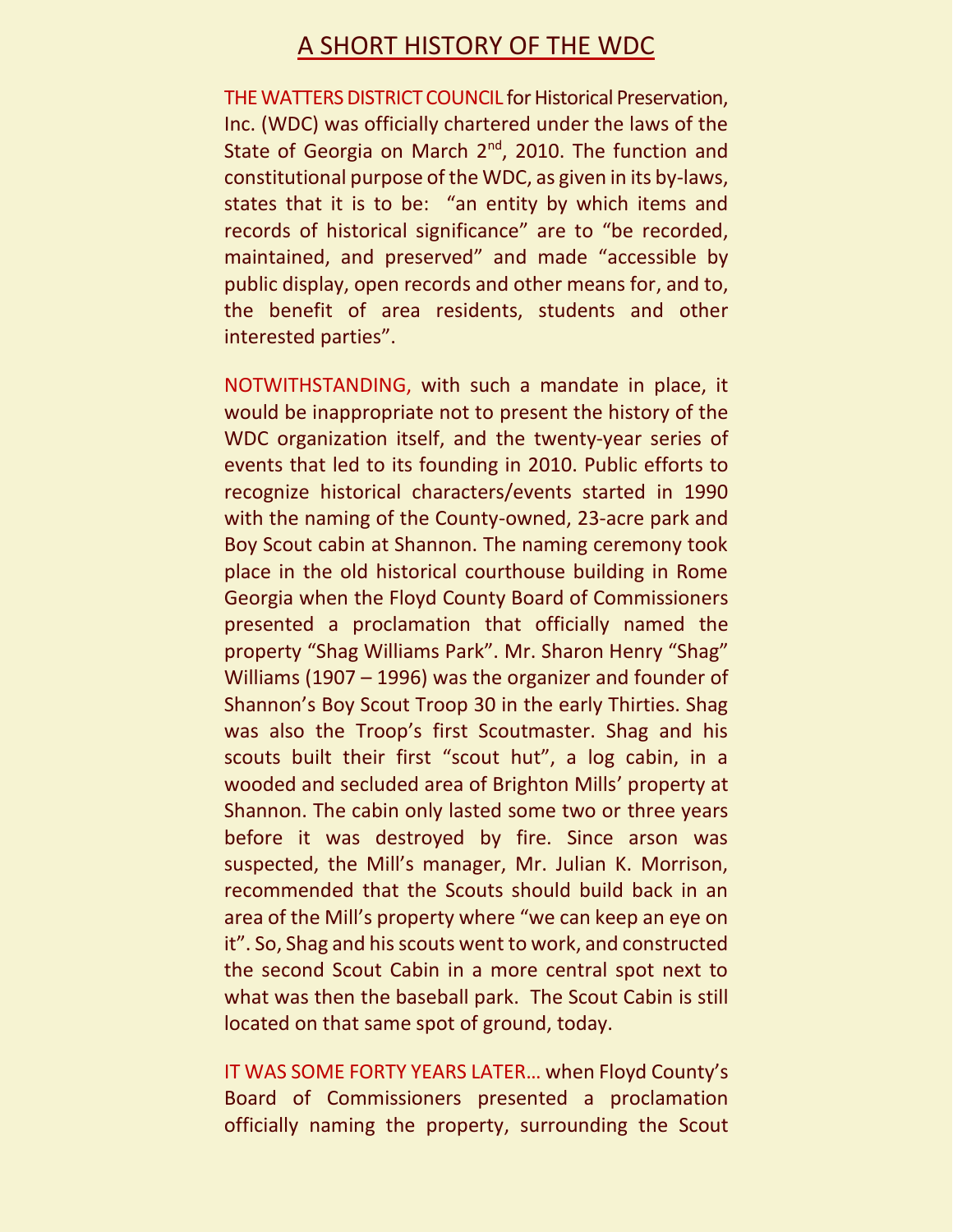Cabin, as "Shag Williams Park". At that occasion the

Commission was honored to have Shag and five of his original Boy Scouts present at the event. These six individuals had been part of the group who had built both the first and the second Scout cabins.



ONLY MONTHS AFTER the naming ceremony of Shag Williams Park, Troop 30's second Scout cabin was destroyed by fire in February of 1991. At this time, the Cabin and surrounding property belonged to Floyd County. As it turned out, since having built those first two log cabins for the Scouts, Shag Williams and his son Charles had become contract builders of log houses. So, now comes Shag Williams and those same five Scouts who had been at the naming ceremony… James Nasworthy, Sam Talley, Malcom Couey, Manual Smith and Roy Powell… all qualified, ready and volunteering to help the County build what would now become Shannon's third Boy Scout Cabin. Floyd County readily



accepted their offer… quite possibly because at the time Shannon's own Jack Dickey was the Chairman of Floyd County's Board of Commissioners.

THE REBUILDING of this historical structure began almost immediately in the most unorthodox, "politically incorrect" method imageable. There were none of the typical studies made. No architect or building contractor was engaged. The project was a complete joint effort between local government and its citizens. Shag Williams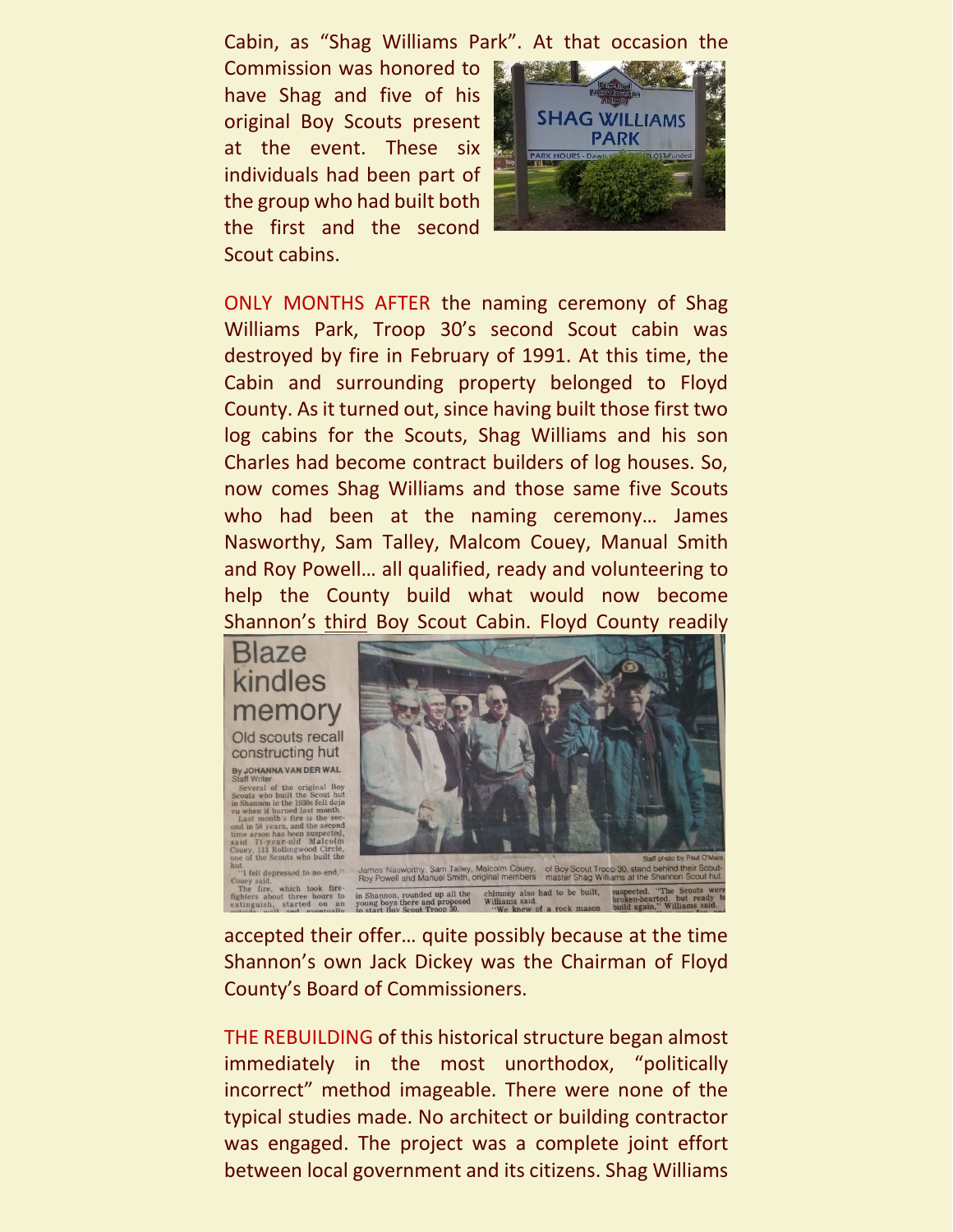and Jack Dickey designed the building and oversaw its construction. The County's bridge foreman with his prison inmate crew did the construction. Local industry and citizens donated furnishings, lighting, curtains, etc. The resulting structure turned out to be one of the best structured, most economically built and usable facilities the citizens of Floyd County have… to this very day. The keys to the new facility were passed out to various leaders of the Community including the Scoutmaster, the Senior Citizen's Club, Roy Powell, Jack Dickey and others.

THE BOY AND GIRL SCOUTS, along with the local "Seniors" group continued with their weekly meetings at the Cabin. The Cabin also became the new voting place for the Watters District precinct. In an effort led by local historian Roy Powell, citizens of the Shannon Community and surrounding area then started collecting large amounts of historical artifacts, data and old photographs, which could be stored and displayed at the Cabin. The amount of this material was nothing less than astounding… especially for a community as small as Shannon. Not only did the Group collect up a large trove of historical items, but through Powell's diligent research many here-to-now forgotten or unknown facts of local history were revealed, such as: how Shannon got its name, why and how Brighton Mills came to Floyd County and from whom Brighton bought its 1,000-acre development site back in the Twenties.

SO, FROM ROY POWELL and the "Seniors Group" came the establishment of Shannon's Optimist International®. The newly organized Shannon Optimist Club quickly took up the continuation of historical preservation. So, starting in early 2000, the Shannon Optimist Club became the community's backbone for the preservation and promotion of local history along with the heritage of the political area of Floyd County known as the Watters Precinct (District). The Shannon Optimist Club was originally organized, and chartered, with some thirty-two members on its rolls. Among them were community patriots and leaders including: Shag Williams, Coach N. S. Woodard, Roy Powell, Col. Waldo Dodd, Robert "Bunky" Jones, Pharmacist Bobby Jones, Mill President Khon Sanders, Richard White, J. D. Earl, David Willis, Marti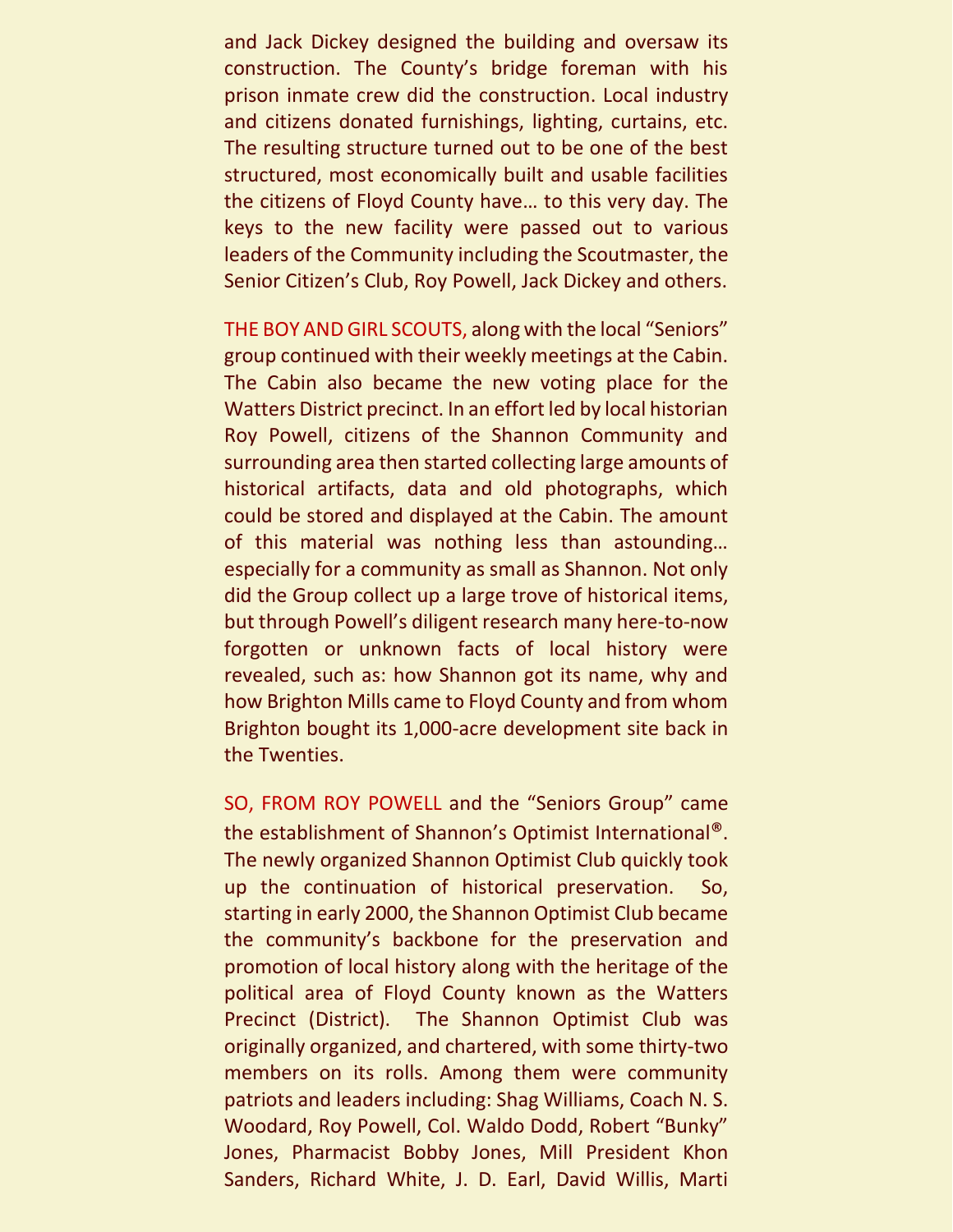Baird, Fred Fricks, Thad Rush, Chuck Huffsteller, Roy White, Dr. Nevin Jones, Pete O'Dillion, Dr. Seaborn Whatley, Jack Dickey and Dr. J. R. McCurdy.

THEN, FROM THE SHANNON OPTIMIST, and its members, came the sponsorship of both the Shannon Boy and Girl Scout Troops. Along with member, Dr. Nevin Jones, the Club planned and carried out the highly successful 2002 centennial celebration of Model School. The left-over funds from that event were used to create the Model and Johnson School Foundation, Inc. The new Foundation's incorporators, directors and officers were mostly Shannon Optimist Club Members.

SHANNON OPTIMISTS WERE also responsible for, and paid for, the re-erection of the historic WWII school monument at Model School's new campus in 1996. At that time Optimist member Roy Powell brought it to the Club's attention that there was another WWII monument at the flagpole in front of what was then Galey and Lord Mills. That monument had been erected and dedicated on November 10<sup>th</sup>, 1946. So, the Club then included that monument's recognition along with the dedication of the School monument during their Memorial Day Ceremony of 1996. This event came about exactly fifty years after the 1946 dedication, and thereby started the annual Shannon Memorial Day event, which continues unto this day.

IT WAS LATER LEARNED that the Shannon WWII memorial marker, erected only a year after the ending of WWII was, and is, probably the first such monument erected in the USA in remembrance of WWII fatalities. So, throughout all these accomplishments, the Shannon Optimists continued to amass one of the largest collections of historical pictures and artifacts in the area. Indeed, these had been the great years of Shannon Optimist. But now, the membership was growing old, and many of the charter members were no longer living. Newer and younger prospects were not joining, and weekly meetings turned into monthly meetings. National due requirements were becoming hard to meet. So finally, it was decided to shut down and disband, all together, the affiliation with Optimist International.